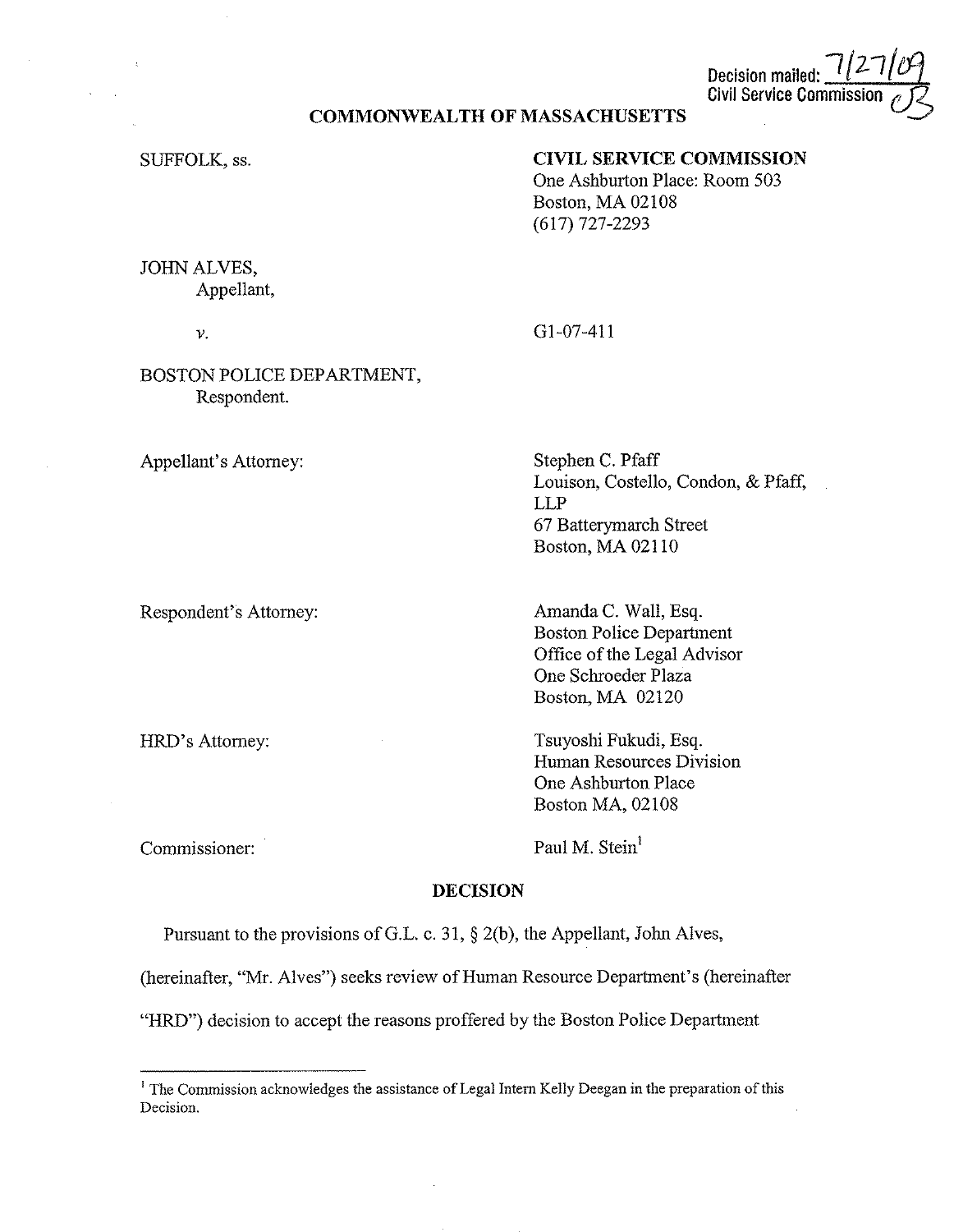(hereinafter "BPD" or "Appointing Authority") for bypassing him for original appointment to the position of Boston Police Officer. A full hearing was held on March 31, 2009 at the offices of the Civil Service Commission. One (1) tape was made of the hearing.

#### **FINDINGS OF FACT:**

Eleven (11) exhibits were entered into evidence at the hearing. Based on these exhibits and the testimony of the following witnesses:

*For the Appointing Authority:* 

- Robin Hunt, Human Resources Director, Boston Police Department;
- Lieutenant Michael Chapman, Police Academy Lieutenant, Boston Police Department;

#### *For the Appellant:*

• John Alves, Appellant;

I make the following findings of fact:

- 1) In the winter of 2005, Mr. Alves' name first appeared on Certification #25124, which the BPD requested from HRD for the position of police officer. (Testimony Hunt)
- 2) On April 6, 2006, Mr. Alves completed the background check, was admitted to the Police Academy and was offered employment conditional upon completing the Academy. (Testimony Hunt)
- 3) Once in the Academy, recruit officers must complete 800 hours of training over 30 weeks, including physical training in the morning and academic training in the afternoon. (Testimony Chapman)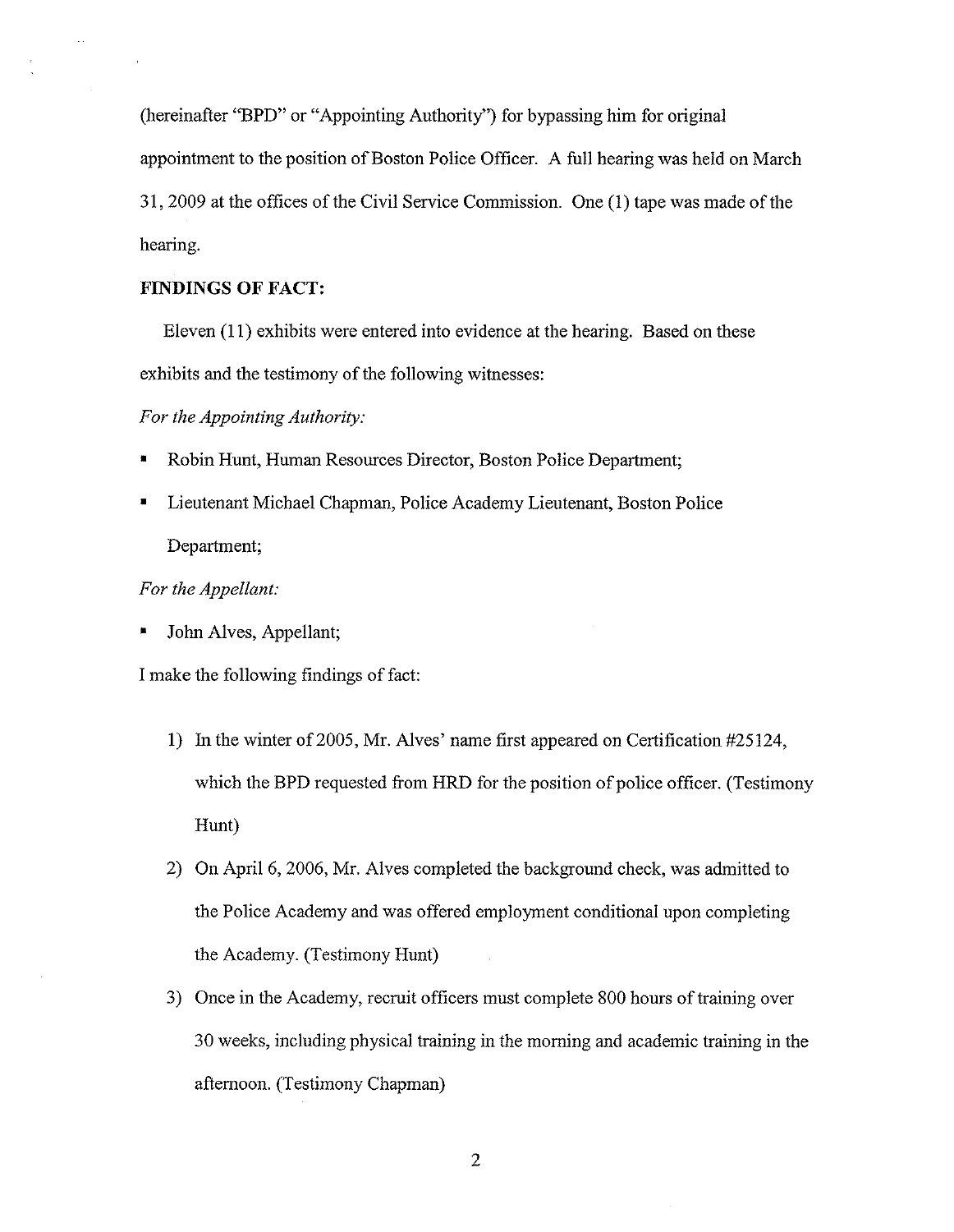4) Recruit officers must also pass weekly exams with 70%, a Level I exam, and a Level II exam to be eligible to graduate from the Academy. (Testimony Chapman)

 $\langle \cdot \rangle$ 

- 5) A Level I exam is similar to a midterm and in order to pass, a recruit must receive a passing grade of 70% on each section of the exam as well as overall. (Testimony Chapman)
- 6) If a recruit does not pass a section of this exam but does pass overall, he is eligible to take a make-up in any subject areas he failed. (Testimony Chapman)
- 7) If the recruit does not pass the make-up, he is terminated from the Academy according to Boston Police Academy Rules and Procedures. (Ex. 5, Testimony Chapman)
- 8) While at the Academy, Mr. Alves struggled with his criminal law course, failing to achieve the 70% necessary to pass in both the Level I exam and the Level I exam make-up. Because he passed the Level I exam with at least 70% overall, he was allowed to take the make-up for the Criminal Law portion, but was unable to achieve the 70% required to pass the make-up. (Ex. 3, Testimony Chapman)
- 9) In a letter dated June 2, 2006, Mr. Alves was notified of his separation from the BPD without prejudice due to his failure to pass the Criminal Law portion of his Level I exam with a  $70\%$ . (Ex. 3, 4)
- I 0) Shortly thereafter, Mr. Alves petitioned HRD to put his name back on the 2005 certification lists for Spanish, Cape Verdean Creole, and Portuguese speaking officers. (Ex. 7, Testimony Hunt)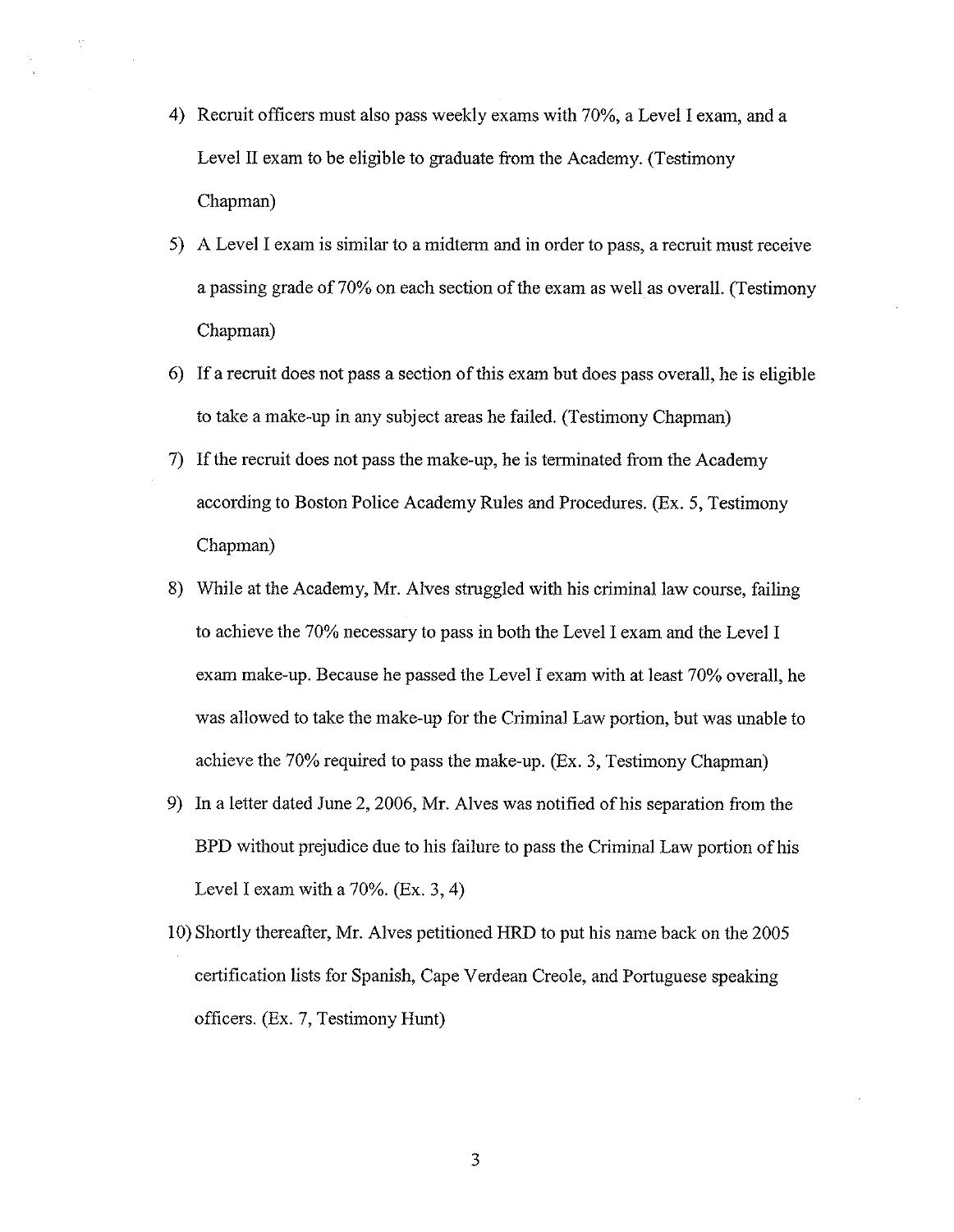- 11) HRD complied with this request and Mr. Alves' name reappeared on the list that the BPD requested in winter 2006 for the position of police officer. (Ex. 11, Testimony Hunt)
- 12) The BPD has a policy to not consider recruit officers who have previously failed out of the Academy unless they had taken and passed the next available Civil Service Exam and their names are reached on a certification issued from a new list. (Ex. 9, Testimony Hunt, Chapman)
- 13) The reason for this was to be reasonably sure that recruits had enough time to adequately prepare for reinstatement to the Academy and to preserve resources that the BPD would need to spend on retraining these recruits before they may be ready to reenter the Academy. (Testimony Hunt, Chapman)
- 14) The BPD expends a great amount of resources on hiring and training Academy classes and tries to expend them only on recruits who are likely to graduate from the Academy. (Testimony Chapman)
- 15) Some of the costs include the salary that they pay the student officers, the cost of the approximately twenty staff and instructors, which are officers being paid the overtime rate, the cost of the materials issued to recruits, and going through the entire process of screening additional applicants again to replace the recruits who failed and then supplying those new recruits with all of the items needed for the Academy. (Testimony Hunt)
- 16) Recruits who have very recently failed out of the Academy are unlikely to pass the second time around without additional time to prepare. (Testimony Chapman)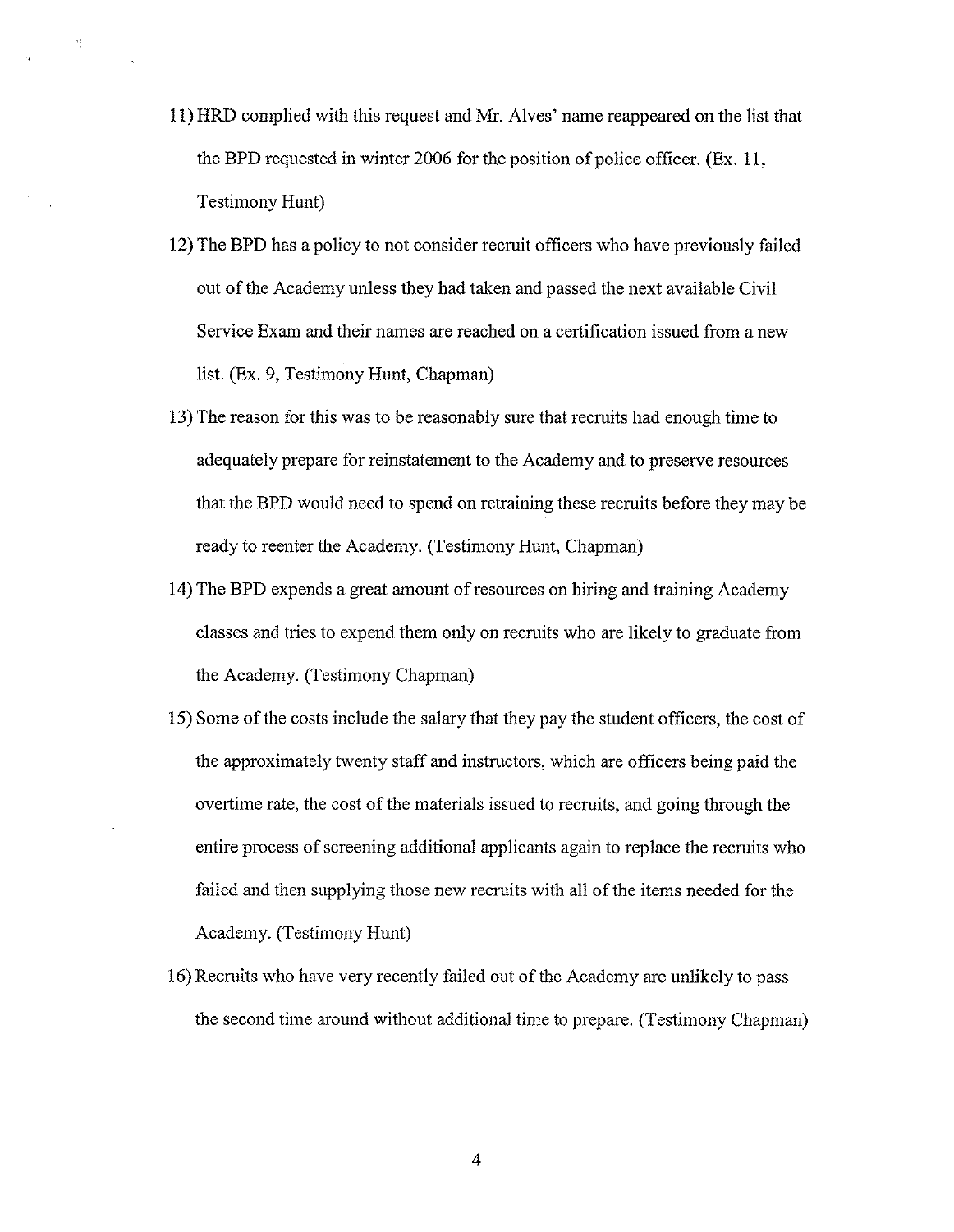- 17) The goal of the Academy is to produce recruit officers who have been successfully trained to become Boston police officers to fill however many vacancies the BPD has at that time. (Testimony Chapman)
- 18)The BPD was informed by HRD that if they did not want to make another offer of employment to Mr. Alves, the BPD had to bypass him, which they did. (Testimony Hunt)
- 19) On September 17, 2007, HRD informed Mr. Alves of his bypass and the reasons for it. (Ex. 10, Testimony Hunt)
- 20)Mr. Alves filed a timely appeal of the bypass in December 2007. (Complaint of Mr. Alves)

### **CONCLUSION**

 $\mathbb{C}$ 

The role of the Civil Service Commission is to determine "whether the Appointing Authority has sustained its burden of proving that there was reasonable justification for the action taken by the appointing authority." Cambridge v. Civil Serv. Com'n., 43 Mass. App. Ct. 300, 304 (1997). Reasonable justification means the Appointing Authority's actions were based on adequate reasons supported by credible evidence, when weighed by an unprejudiced mind, guided by common sense and by correct rules of law. Commissioners of Civil Serv. v. Mun. Ct. of the City of Boston, 359 Mass. 214 (1971). Selectmen of Wakefield v. Judge of First Dist. Ct. ofE. Middlesex, 262 Mass. 477, 482 (1928). G.L. c. 31, § 2(b) requires that bypass cases be determined by a preponderance of the evidence. A "preponderance of the evidence test requires the Commission to determine whether, on a basis of the evidence before it, the Appointing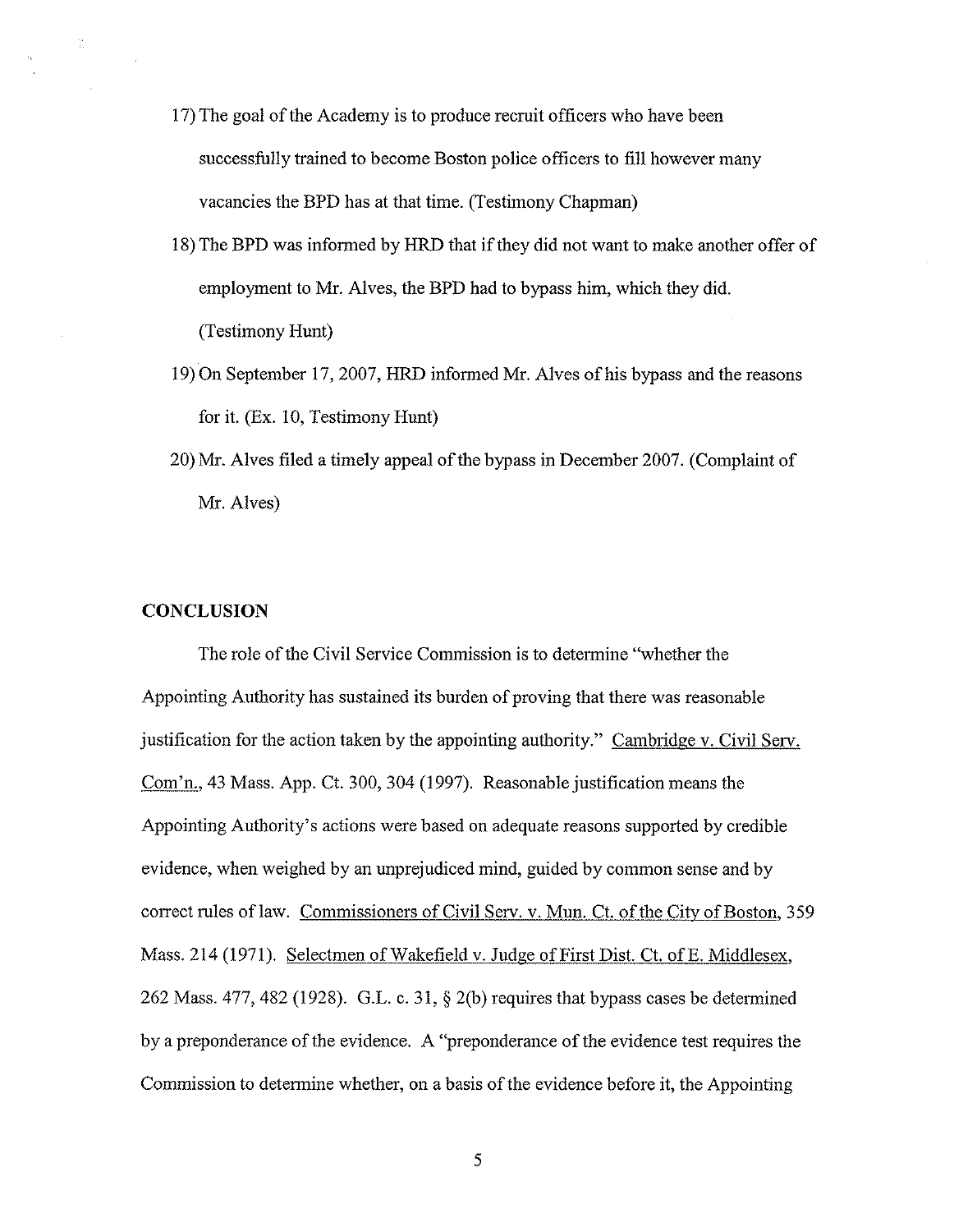Authority has established that the reasons assigned for the bypass of an Appellant were more probably than not sound and sufficient." Mayor of Revere v. Civ. Serv. Com'n., 31 Mass. App. Ct. 315 (1991). See G.L. c. 31, § 43.

Appointing Authorities are expected to use sound discretion when choosing individuals from a certified list of eligible candidates on a civil service list. The Appointing Authority may not be required to appoint any person to a vacant post. "He may select, in the exercise of a sound discretion, among persons eligible for promotion or may decline to make any appointment. See Commissioner of the Metropolitan Dist. Com'n. v. Director of Civil Serv. 348 Mass. 184, 187-93 (1964). See also Starr v. Bd. of Health of Clinton, 356 Mass. 426, 430-431 (1969); Seskevich v. City Clerk of Worcester, 353 Mass. 354,356 (1967); Corliss v. Civil Serv. Com'r. 242 Mass. 61, 65 (1922). Cf. Younie v. Director of Div. of Unemployment Compensation, 306 Mass. 567, 571-72 (1940). A judicial judgment should "not be substituted for that of. .. [a] public officer" who acts in good faith in the performance of a duty. See Goldblatt v. Corporation Counsel of Boston, 360 Mass. 660, 666, (1971); M. Doyle & Co. Inc. v. Commissioner of Pub. Works of Boston, 328 Mass. 269, 271-72 (1952). The issue for the Commission is "not whether it would have acted as the appointing authority had acted, but whether, on the facts found by the commission, there was reasonable justification for the action taken by the appointing authority in the circumstances found by the commission to have existed when the Appointing Authority made its decision." Watertown v. Arria, 16 Mass. App. Ct. 331,332 (1983). See Leominster v. Stratton, 58 Mass. App. Ct. 726, 727-728 (2003); Commissioners of Civil Serv. v. Mun. Ct. of Boston, 369 Mass. 84, 86 (1975). However, personnel decisions that are marked by political influences or objectives unrelated to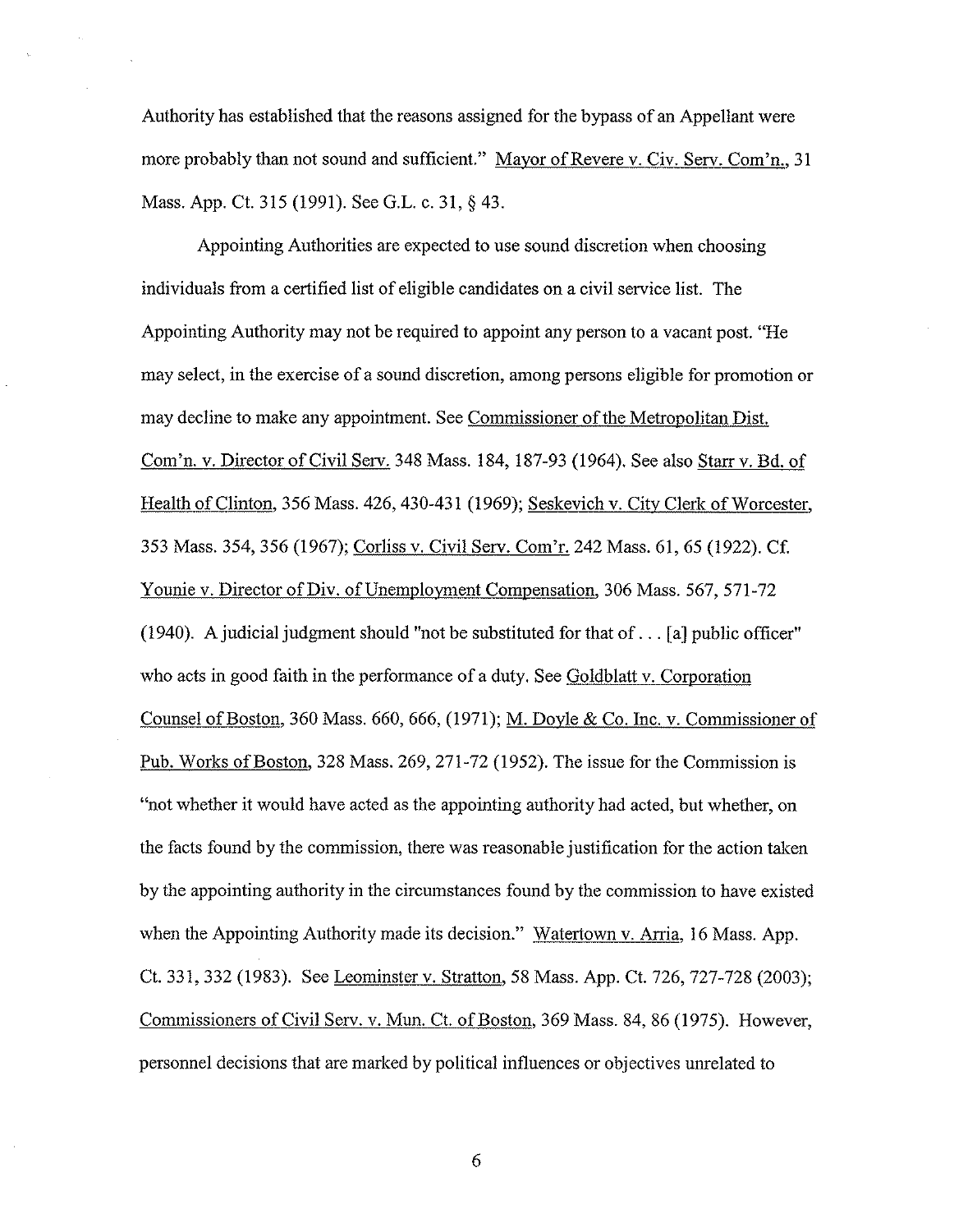merit standards or neutrally applied public policy represent appropriate occasions for the Civil Service Commission to act. Cambridge, 43 Mass. App. Ct. at 304.

 $\mathcal{L}_{\mathcal{L}}$ 

Although the Commission does not doubt Mr. Alves' sincere desire to serve as a Police Officer for the City of Boston, the BPD has provided reasonable justification for bypassing him for appointment. The BPD has shown a legitimate concern about Mr. Alves' ability to complete the Academy and become a fully trained police officer. The BPD provided explanations for why these concerns would affect his ability to be a competent police officer ifhe were appointed to the position. Specifically, Mr. Alves had been dismissed from the Academy's Spring 2006 class and would have been entered into the Winter 2006 class if he had not been bypassed. Less than a year had passed at that point and the BPD has provided a reasonable justification for its belief that the same difficulties Mr. Alves struggled with the first time could prevent his success again.

Mr. Alves argues that he had been studying since his dismissal and that it was possible that he could pass all of his examinations even after such a short period of time had passed. Although it is possible and Mr. Alves' efforts at self-improvement are admirable, the fact remains that the BPD had little concrete evidence to confirm that it was worth making an exception from an otherwise rational policy and accept Mr. Alves.

The process of putting recruit officers through the Academy is expensive and for that reason, the BPD tries to select the candidates that they believe will have the best chance of completing the Academy requirements and becoming fully trained police officers. The BPD reasonably believes that recruit officers who have recently been dismissed from the Academy for academic reasons need more than a few months' time to prepare for the challenges of the Academy before trying it again. They have determined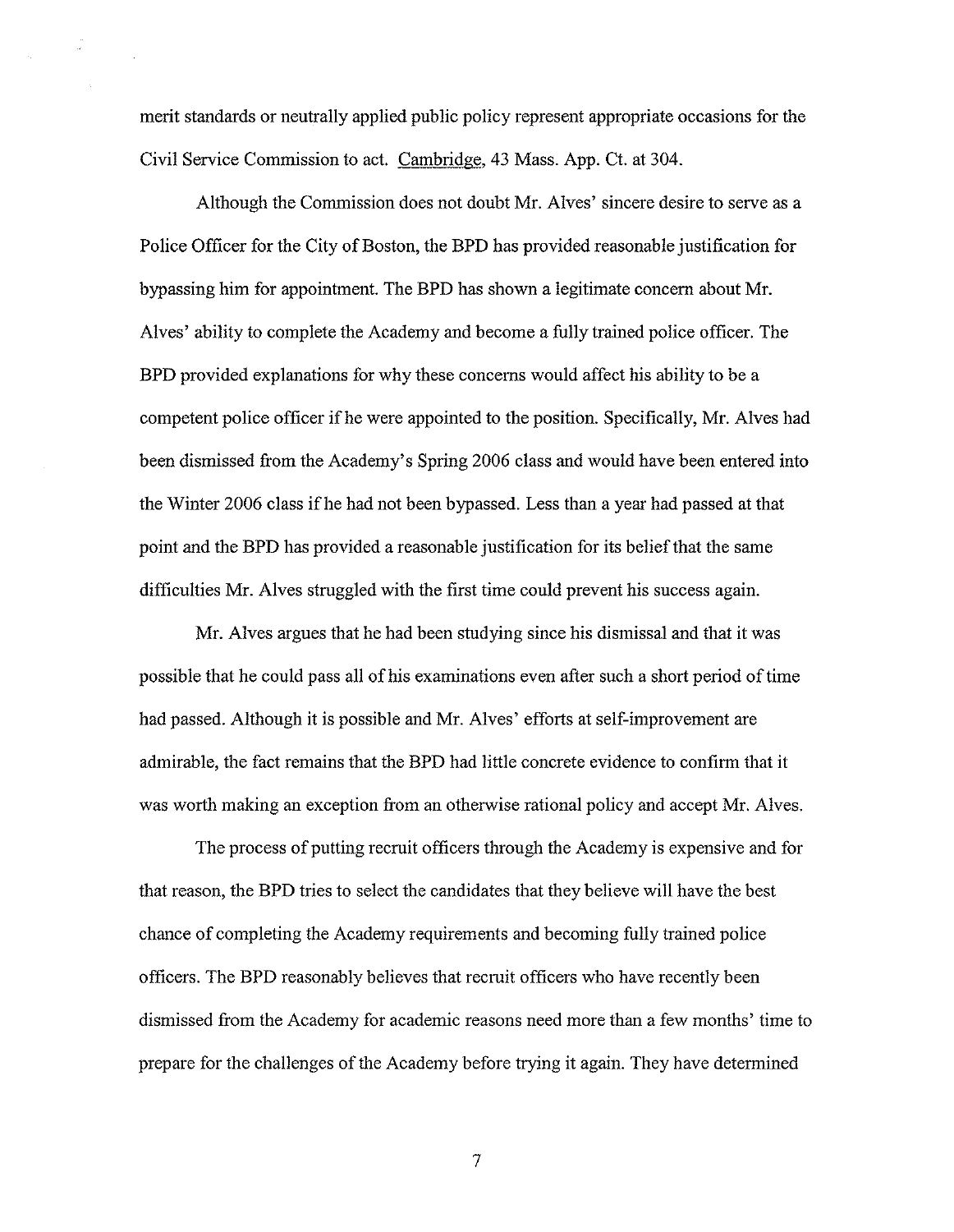that to increase the chances of a recruit completing the Academy, they should wait until the next civil service exam is administered and his name is selected from the new list before readmitting him. The Commission finds this policy logical and rational. The BPD should not be required to ignore the fact that a candidate had been dismissed from the Academy.

÷

Mr. Alves next argues that this policy may not have been applied to all candidates and that there may have been some who were readmitted to the Academy without retaking a civil service exam. Ms. Hunt testified that while she was working as the director and as the deputy director for Human Resources, she had not seen any applicant who was considered twice off of one eligibility list. Mr. Alves indicated that this had happened in the period from 1983-1987. He did not present any substantial evidence to support this contention, however, and the Commission is not inclined to give significant weight to this argument based on inconclusive evidence dating back over two decades.

There is also an issue of fairness here. Mr. Alves was given a chance to go to the Academy in spring 2006 and was not successful in completing the requirements. Ifhe had to be reconsidered again and given a second chance, another candidate is prevented from getting a first chance to complete the Academy. The Commission believes it would be unwise to preclude the BPD from a policy that gives as many qualified candidates a chance before giving out second chances to the same candidates. In deciding to not make another offer of employment to Mr. Alves, the BPD was in accordance with basic merit principles because all candidates were fairly considered; the BPD was trying to ensure that all candidates would receive an opportunity to be considered and that no candidate would be unfairly denied such an opportunity.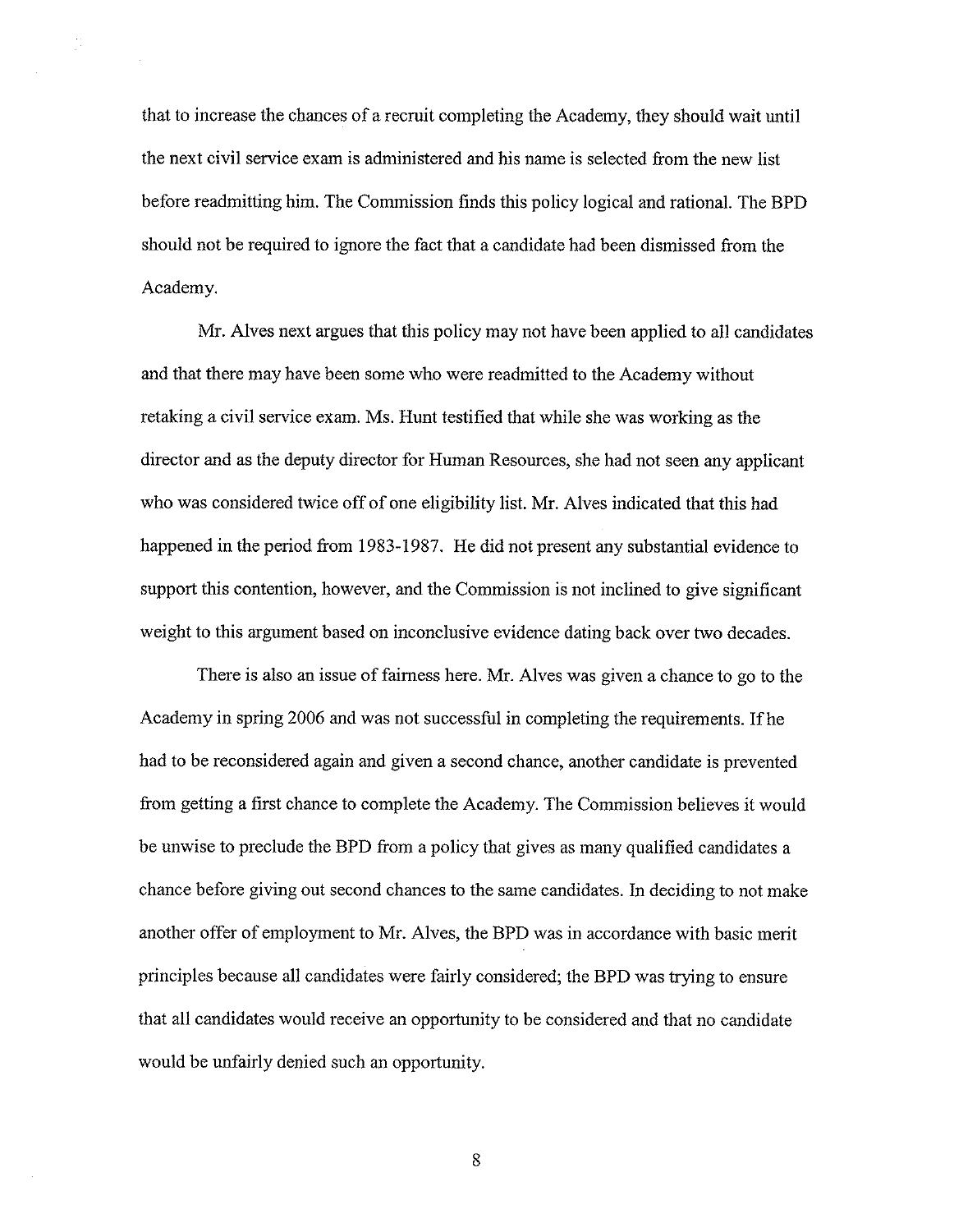It is the function of the hearing officer to determine the credibility of the testimony presented before him. See Embers of Salisbury, Inc. v. Alcoholic Beverages Control Com'n, 401 Mass. 526,529 (1988); Doherty v. Retirement Bd. of Medford, 425 Mass. 130, 141 (1997). See also Covell v. Dep't of Social Services, 439 Mass. 766, 787 (2003); (In cases where live witnesses giving different versions do testify at an agency hearing, a decision relying on an assessment of their relative credibility cannot be made by someone who was not present at the hearing); Connor v. Connor. 77 A. 2d. 697 (1951) (the opportunity to observe the demeanor and appearance of witnesses becomes the touchstone of credibility).

Here, there is no evidence of any inappropriate motivations on the part of the BPD. All of the witnesses for the BPD, including Ms. Hunt and Lieutenant Chapman, were credible witnesses whose only interest was in selecting the best candidate for the position of Police Officer. Mr. Alves was also a credible witness and the Commission encourages him to continue his efforts to become a police officer.

For all of the above reasons, the appeal under Docket No. Gl-07-441 is hereby *denied.* 

CivN Service Commission

Paul M. Stein Commissioner

By vote of the Civil Service Commission (Bowman, Chairman; Henderson, Marquis, Stein, and Taylor, Commissioners on July 23, 2009)

Attest: true recorddl Commission